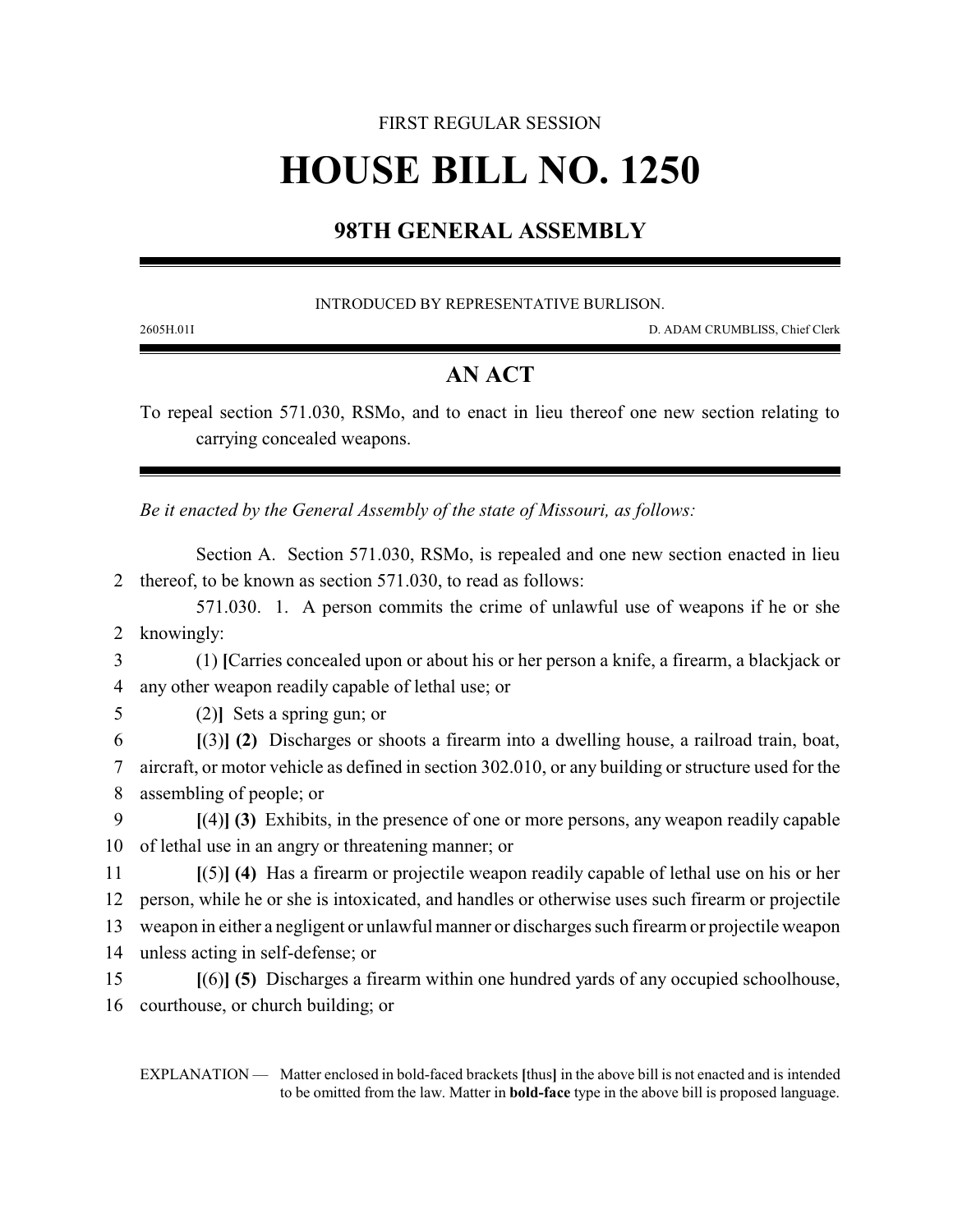**[**(7)**] (6)** Discharges or shoots a firearm at a mark, at any object, or at random, on, along or across a public highway or discharges or shoots a firearm into any outbuilding; or

 **[**(8)**] (7)** Carries a firearm or any other weapon readily capable of lethal use into any church or place where people have assembled for worship, or into any election precinct on any election day, or into any building owned or occupied by any agency of the federal government, state government, or political subdivision thereof; or

 **[**(9)**] (8)** Discharges or shoots a firearm at or from a motor vehicle, as defined in section 301.010, discharges or shoots a firearm at any person, or at any other motor vehicle, or at any building or habitable structure, unless the person was lawfully acting in self-defense; or

 **[**(10)**] (9)** Carries a firearm, whether loaded or unloaded, or any other weapon readily capable of lethal use into any school, onto any school bus, or onto the premises of any function or activity sponsored or sanctioned by school officials or the district school board; or

 **[**(11)**] (10)** Possesses a firearm while also knowingly in possession of a controlled substance that is sufficient for a felony violation of section 195.202.

 2. Subdivisions **[**(1), (8)**] (7)**, and **[**(10)**] (9)** of subsection 1 of this section shall not apply to the persons described in this subsection, regardless of whether such uses are reasonably associated with or are necessary to the fulfillment of such person's official duties except as otherwise provided in this subsection. Subdivisions **(2),** (3), **[**(4)**] (5)**, (6), **[**(7),**]** and **[**(9)**] (8)** of subsection 1 of this section shall not apply to or affect any of the following persons, when such uses are reasonably associated with or are necessary to the fulfillment of such person's official duties, except as otherwise provided in this subsection:

 (1) All state, county and municipal peace officers who have completed the training required by the police officer standards and training commission pursuant to sections 590.030 to 590.050 and who possess the duty and power of arrest for violation of the general criminal laws of the state or for violation of ordinances of counties or municipalities of the state, whether such officers are on or off duty, and whether such officers are within or outside of the law enforcement agency's jurisdiction, or all qualified retired peace officers, as defined in subsection 12 of this section, and who carry the identification defined in subsection 13 of this section, or any person summoned by such officers to assist in making arrests or preserving the peace while actually engaged in assisting such officer;

 (2) Wardens, superintendents and keepers of prisons, penitentiaries, jails and other institutions for the detention of persons accused or convicted of crime;

 (3) Members of the Armed Forces or National Guard while performing their official duty;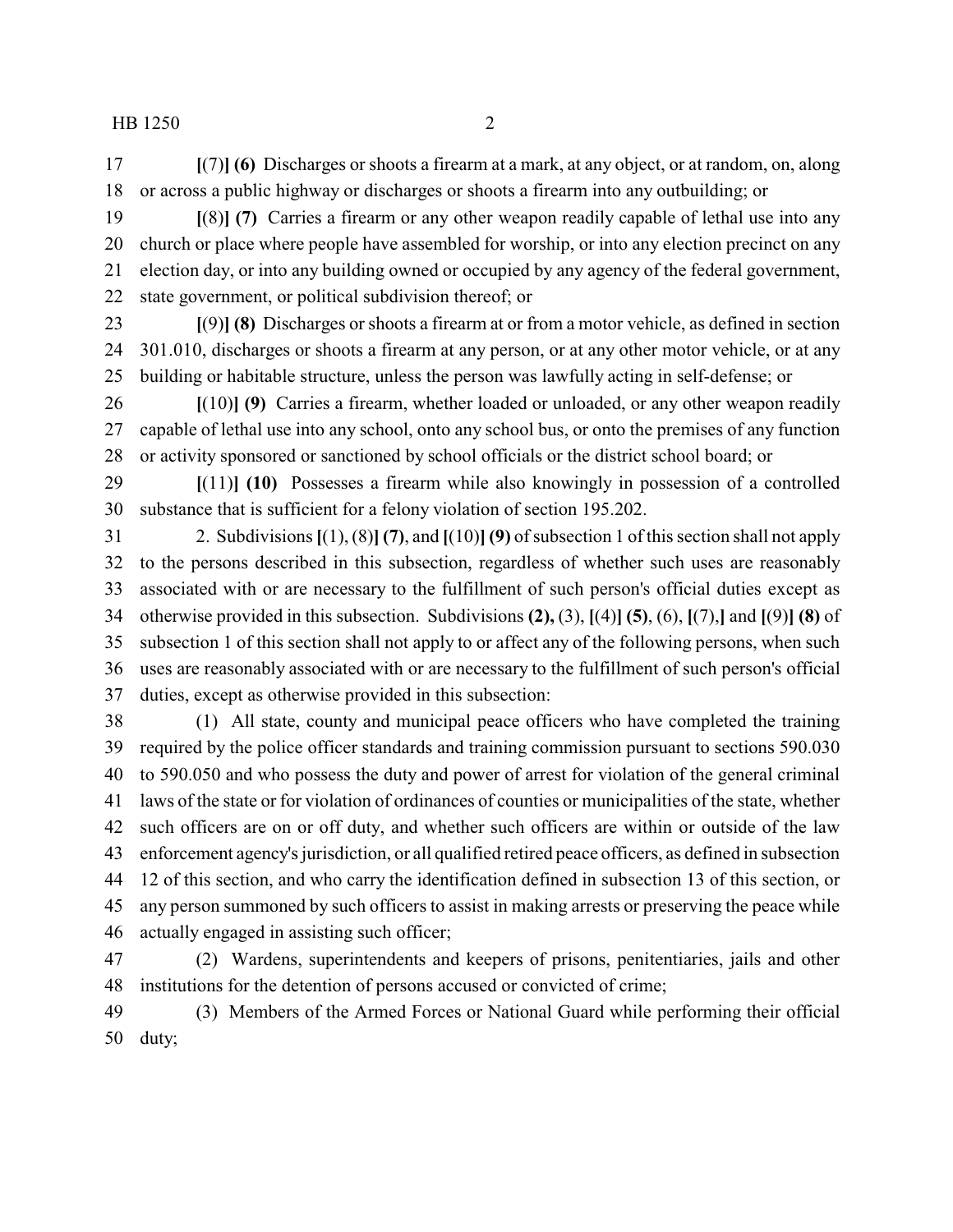(4) Those persons vested by Article V, Section 1 of the Constitution of Missouri with the judicial power of the state and those persons vested by Article III of the Constitution of the United States with the judicial power of the United States, the members of the federal judiciary;

(5) Any person whose bona fide duty is to execute process, civil or criminal;

 (6) Any federal probation officer or federal flight deck officer as defined under the federal flight deck officer program, 49 U.S.C. Section 44921 regardless of whether such officers are on duty, or within the law enforcement agency's jurisdiction;

 (7) Any state probation or parole officer, including supervisors and members of the board of probation and parole;

 (8) Any corporate security advisor meeting the definition and fulfilling the requirements of the regulations established by the department of public safety under section 590.750;

(9) Any coroner, deputy coroner, medical examiner, or assistant medical examiner;

 (10) Any prosecuting attorney or assistant prosecuting attorney, circuit attorney or assistant circuit attorney, or any person appointed by a court to be a special prosecutor who has completed the firearms safety training course required under subsection 2 of section 571.111;

 (11) Any member of a fire department or fire protection district who is employed on a full-time basis as a fire investigator and who has a valid concealed carry endorsement issued prior to August 28, 2013, or a valid concealed carry permit under section 571.111 when such uses are reasonably associated with or are necessary to the fulfillment of such person's official duties; and

 (12) Upon the written approval of the governing body of a fire department or fire protection district, any paid fire department or fire protection district chief who is employed on a full-time basis and who has a valid concealed carry endorsement issued prior to August 28, 2013, or a valid concealed carry permit, when such uses are reasonably associated with or are necessary to the fulfillment of such person's official duties.

 3. Subdivisions **[**(1), (5)**] (4)**, **[**(8)**] (7)**, and **[**(10)**] (9)** of subsection 1 of this section do not apply when the actor is transporting such weapons in a nonfunctioning state or in an unloaded state when ammunition is not readily accessible or when such weapons are not readily accessible. **[**Subdivision (1) of subsection 1 of this section does not apply to any person nineteen years of age or older or eighteen years of age or older and a member of the United States Armed 81 Forces, or honorably discharged from the United States Armed Forces, transporting a concealable firearm in the passenger compartment of a motor vehicle, so long as such concealable firearm is otherwise lawfully possessed, nor when the actor is also in possession of an exposed firearm or projectile weapon for the lawful pursuit of game, or is in his or her dwelling unit or upon premises over which the actor has possession, authority or control, or is traveling in a continuous journey peaceably through this state.**]** Subdivision **[**(10)**] (9)** of subsection 1 of this section does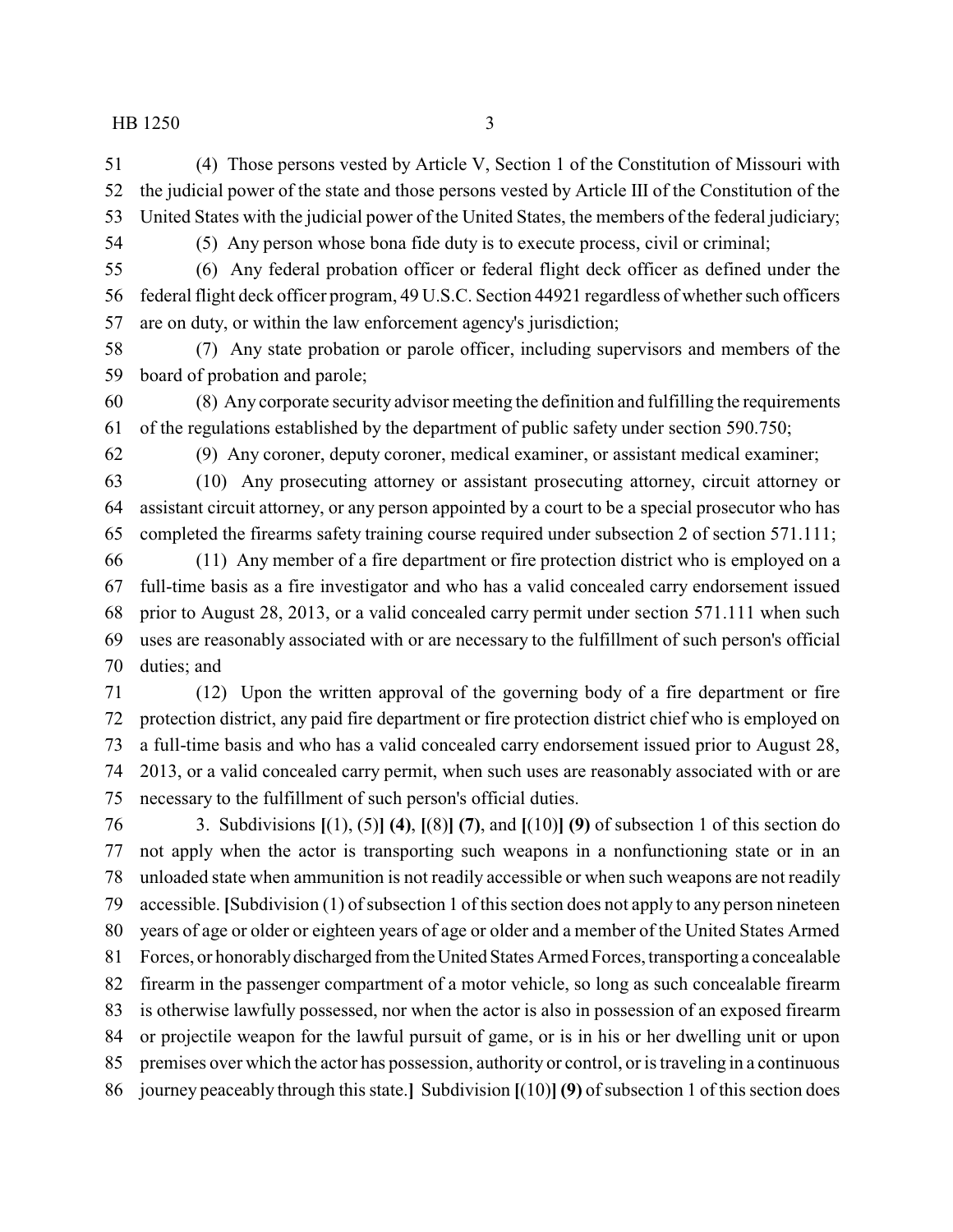not apply if the firearm is otherwise lawfully possessed by a person while traversing school premises for the purposes of transporting a student to or from school, or possessed by an adult for the purposes of facilitation of a school-sanctioned firearm-related event or club event.

 4. Subdivisions **[**(1), (8)**] (7)**, and **[**(10)**] (9)** of subsection 1 of this section shall not apply to any person who has a valid concealed carry permit issued pursuant to sections 571.101 to 571.121, a valid concealed carry endorsement issued before August 28, 2013, or a valid permit or endorsement to carry concealed firearms issued by another state or political subdivision of another state.

 5. Subdivisions **(2),** (3), (4), (5), (6), (7), (8), **and** (9)**[**, and (10)**]** of subsection 1 of this section shall not apply to persons who are engaged in a lawful act of defense pursuant to section 563.031.

 6. Notwithstanding any provision of this section to the contrary, the state shall not prohibit any state employee from having a firearm in the employee's vehicle on the state's property provided that the vehicle is locked and the firearm is not visible. This subsection shall only apply to the state as an employer when the state employee's vehicle is on property owned or leased by the state and the state employee is conducting activities within the scope of his or her employment. For the purposes of this subsection, "state employee" means an employee of the executive, legislative, or judicial branch of the government of the state of Missouri.

 7. Nothing in this section shall make it unlawful for a student to actually participate in school-sanctioned gun safety courses, student military or ROTC courses, or other school-sponsored or club-sponsored firearm-related events, provided the student does not carry a firearm or other weapon readily capable of lethal use into any school, onto any school bus, or onto the premises of any other function or activity sponsored or sanctioned by school officials 110 or the district school board.

111 8. Unlawful use of weapons is a class D felony unless committed pursuant to subdivision **(5),** (6), **or** (7)**[**, or (8)**]** of subsection 1 of this section, in which cases it is a class B misdemeanor, or subdivision **[**(5)**] (4)** or **[**(10)**] (9)** of subsection 1 of this section, in which case it is a class A misdemeanor if the firearm is unloaded and a class D felony if the firearm is loaded, or subdivision **[**(9)**] (8)** of subsection 1 of this section, in which case it is a class B felony, except that if the violation of subdivision **[**(9)**] (8)** of subsection 1 of this section results in injury or death to another person, it is a class A felony.

 9. Violations of subdivision **[**(9)**] (8)** of subsection 1 of this section shall be punished as follows:

 (1) For the first violation a person shall be sentenced to the maximum authorized term of imprisonment for a class B felony;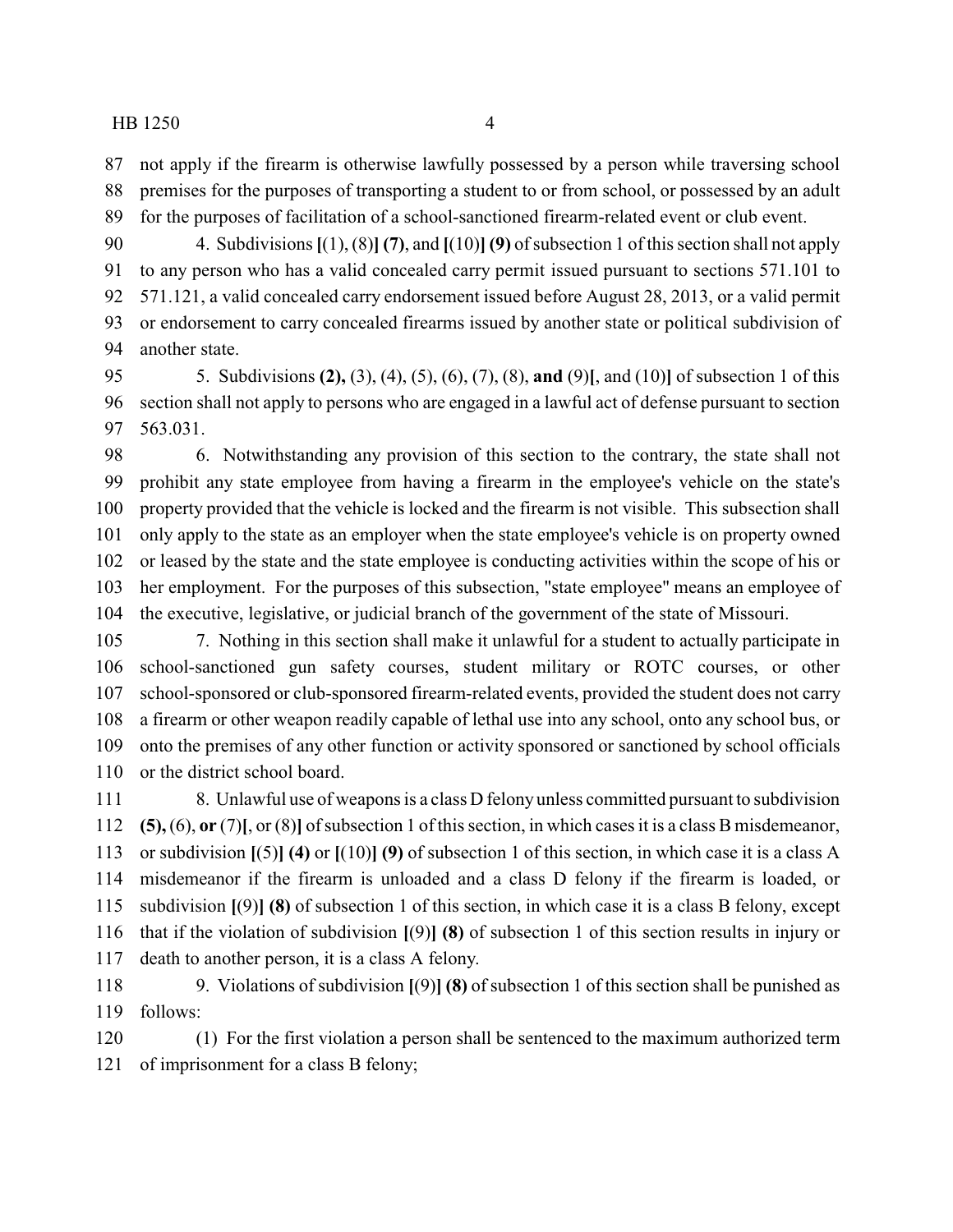(2) For any violation by a prior offender as defined in section 558.016, a person shall be sentenced to the maximum authorized term of imprisonment for a class B felony without the possibility of parole, probation or conditional release for a term of ten years;

 (3) For any violation by a persistent offender as defined in section 558.016, a person 126 shall be sentenced to the maximum authorized term of imprisonment for a class B felony without the possibility of parole, probation, or conditional release;

 (4) For any violation which results in injury or death to another person, a person shall be sentenced to an authorized disposition for a class A felony.

 10. Any person knowingly aiding or abetting any other person in the violation of subdivision **[**(9)**] (8)** of subsection 1 of this section shall be subject to the same penalty as that prescribed by this section for violations by other persons.

 11. Notwithstanding any other provision of law, no person who pleads guilty to or is found guilty of a felony violation of subsection 1 of this section shall receive a suspended imposition of sentence if such person has previouslyreceived a suspended imposition of sentence for any other firearms- or weapons-related felony offense.

12. As used in this section "qualified retired peace officer" means an individual who:

 (1) Retired in good standing from service with a public agency as a peace officer, other than for reasons of mental instability;

 (2) Before such retirement, was authorized by law to engage in or supervise the prevention, detection, investigation, or prosecution of, or the incarceration of any person for, any violation of law, and had statutory powers of arrest;

 (3) Before such retirement, was regularly employed as a peace officer for an aggregate of fifteen years or more, or retired from service with such agency, after completing any applicable probationary period of such service, due to a service-connected disability, as determined by such agency;

 (4) Has a nonforfeitable right to benefits under the retirement plan of the agency if such a plan is available;

 (5) During the most recent twelve-month period, has met, at the expense of the individual, the standards for training and qualification for active peace officers to carry firearms;

 (6) Is not under the influence of alcohol or another intoxicating or hallucinatory drug or substance; and

(7) Is not prohibited by federal law from receiving a firearm.

13. The identification required by subdivision (1) of subsection 2 of this section is:

 (1) A photographic identification issued by the agency from which the individual retired from service as a peace officer that indicates that the individual has, not less recently than one year before the date the individual is carrying the concealed firearm, been tested or otherwise